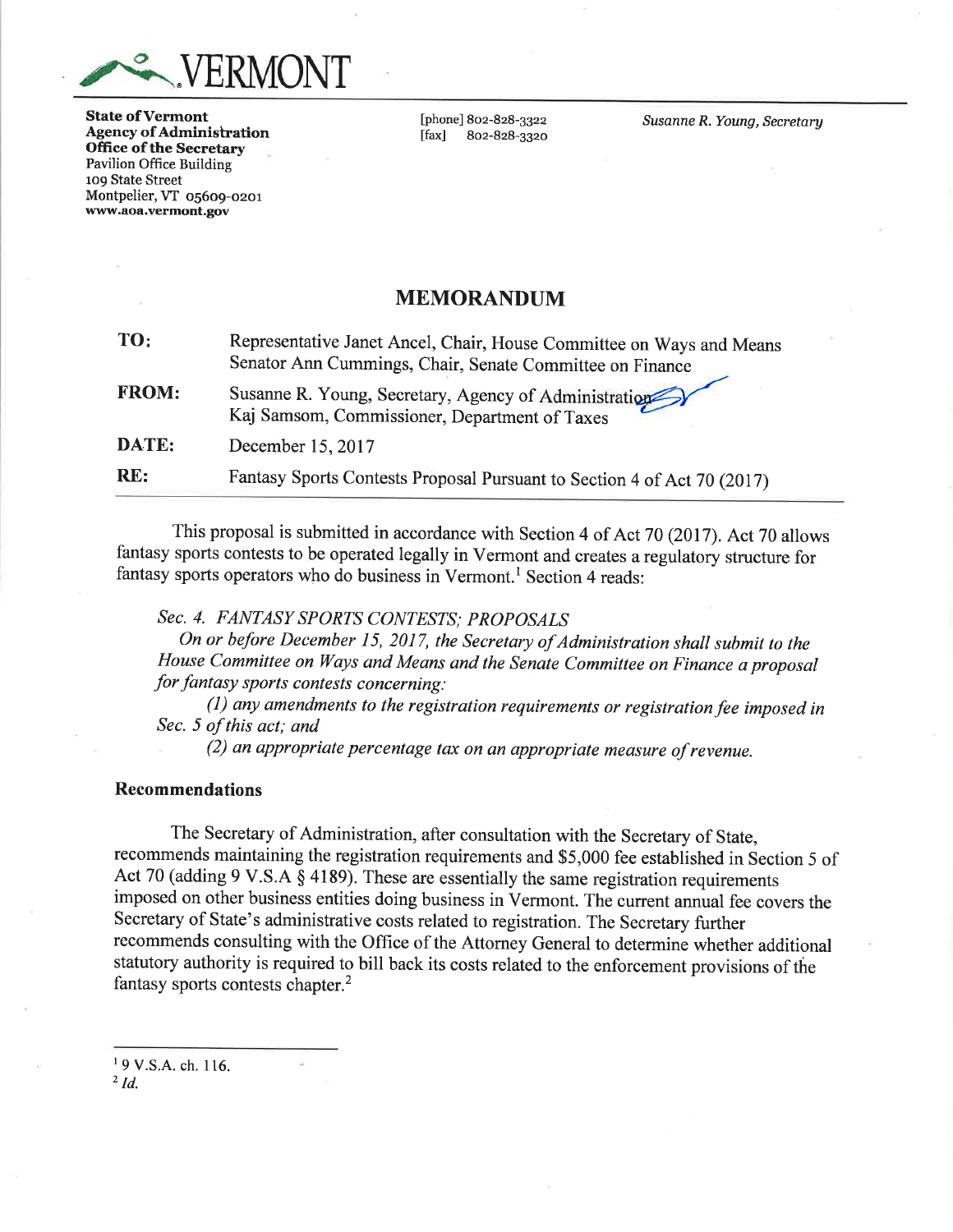The Secretary does not recommend that a new tax structure be created for fantasy sports operators. Operators are currently subject to Vermont's income tax laws like any other business in Vermont, and may have a tax liability according to their individual circumstances. Individuals who participate in fantasy sports contests may also be liable to pay personal income tax on fantasy sports contest earnings under current Vermont law.

### Registration Requirements and Fee Considerations

Act 70 requires fantasy sports operators to register annually on or before October 15 with the Secretary of State, and to pay an annual  $$5,000$  fee.<sup>3</sup> The general registration requirements are the same as those imposed on any entity doing business in Vermont under titles  $11\text{-}11\text{C}$ .<sup>4</sup> and as stringent as those imposed on any other entity required to register with the Secretary of State. The current \$5,000 annual registration fee is adequate to cover the Secretary of State's costs of administration, maintenance, and other expenses due to performing the regulatory function of registering fantasy sports operators. The current fee meets the Vermont statutory requirement that fees be "reasonably related to the cost of providing the associated service or product or performing the regulatory function." "Costs" for this purpose are to be "narrowly construed, but may include reasonable and directly related costs of administration, maintenance, and other expenses due to providing the service or product or performing the regulatory function."<sup>5</sup>

Some states have created a fee exemption, or a tiered, discounted, or percentage-ofrevenue-based fee structure for smaller operators to help level the playing field with larger operators so that small operators pay a smaller portion of their revenues than they would under <sup>a</sup> flat fee structure. The drawback to this more complex fee structure is the increased administrative burden, and related costs, inherent in its implementation and ongoing administration. The fee for larger operators would need to be above \$5,000 to cover the additional costs if the fees for smaller operators were lowered under a tiered structure. To avoid added complexity and increased costs for both the State and operators, it is recommended that the registration fee be maintained at its current level.

Vermont's fantasy sports registration fee is comparable to other states that regulate fantasy sports operators, except that states that charge a \$5,000 fee also impose a tax on operators. In states that impose only a fee, the fee is typically a\$50,000 one-time fee. Delaware and Missouri are exceptions, and charge both taxes and high annual fees. Delaware charges <sup>a</sup> \$50,000 annual fee. Missouri charges an annual application fee that is the lower of \$10,000 or 10% of net revenue from the previous calendar year. On the other end of the spectrum, states like Maine and Colorado only charge fees for operators who have over \$100,000 in gross revenues (Maine) or more than 7,500 players in the state (Colorado). Please refer to the chart in the Appendix that compares the tax and fee structures imposed on fantasy sports operators in other states.

<sup>&</sup>lt;sup>3</sup> 9 V.S.A. § 4189.

 $4$  Id.

 $5\,32\,V.S.A. \S\,603(2);$  see also: 32 V.S.A.  $\S\,605(d)(2)$ .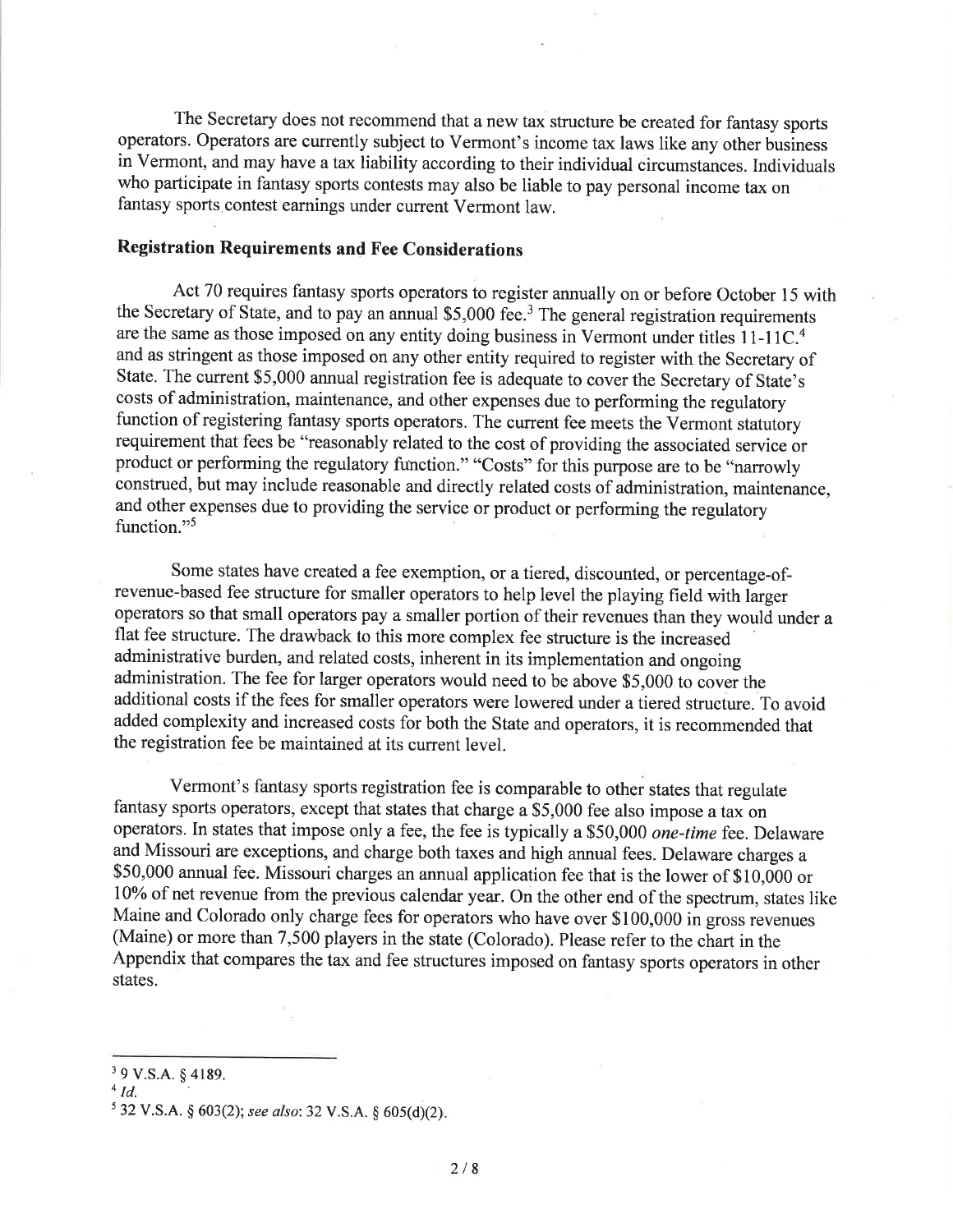Act 70 requires fantasy sports operators to comply with several business practices intended to provide protections to consumers who choose to participate in fantasy sport contests, and are enforceable by the Office of the Attorney General. The Attorney General may also adopt rules to implement the fantasy sports contests chapter, and may conduci civil investigations, enter into assurances of discontinuance, and bring civil actions.<sup>6</sup> At this early stage of operations in Vermont, the Secretary recommends consulting with the Office of the Attorney General to amend its authority as necessary to provide bill back authority or some other mechanism to cover the cost of any investigations or enforcement activities taken under chapter 1 16, in a manner that would not limit the authority to actions filed in court. Initially, this would ensure that the State's costs are covered by the operator investigated and offset the burdens of a flat fee on smaller operators. Similar "bill back" authority exists for other departments, such as the Department of Public Service<sup>7</sup> and the Department of Financial Regulation.<sup>8</sup>

### Tax Considerations

Act 70 did not impose any additional taxes on fantasy sports operators in Vermont. The Secretary does not recommend imposing any taxes in addition to those applicable to both fantasy sports operators and players under current Vermont law.<sup>9</sup> Vermont's business income tax laws will apply to fantasy sports operators in the same way that they apply to other business entities. Regardless of the fantasy sports operator's legal structure (e.g., as a C corporation, S corporation, limited liability company, or partnership), it will likely be required to file and pay at least the minimum tax.<sup>10</sup> Additionally, the earnings made by individual players will be taxed under the same personal income tax sections applicable to any other individual with Vermont taxable income. The consumer protection sections in the Act reinforce this by requiring fantasy sports operators to notify players that winnings of a certain amount may be subject to income taxation.<sup>11</sup>

Imposing a tax with the limited information currently available about annual revenue likely to be generated in Vermont from fantasy sports operators raises many concerns regarding complexity, administrative costs, regressivity, and market impact. The Vermont Department of Taxes estimates that implementing and administering a new tax on fantasy sports operators would cost a minimum of \$80,000 per year for the first several years. These costs arise from human resources and information system investments. Said another way, the minimum annual revenue that the tax would have to generate to pay for itself is \$80,000. In order to generate \$80,000, the tax rate on operators would have to be at least 11% of annual net revenues.<sup>12</sup>

 $69$  V.S.A. § 4190(b).

 $7$  See, e.g., 30 V.S.A. §§ 20-21.

<sup>&</sup>lt;sup>8</sup> See, e.g., 8 V.S.A. § 3563.

<sup>&</sup>lt;sup>9</sup> 32 V.S.A. ch. 151.

<sup>&</sup>lt;sup>10</sup> 32 V.S.A. §§ 5811(15)(B), 5832, 5862(a), 5915, 5921.<br><sup>11</sup> 9 V.S.A. § 4186(a)(8).

<sup>&</sup>lt;sup>12</sup> See Vermont Legislative Joint Fiscal Office, *Fiscal Note* (March 23, 2017), available online<br>
<http://legislature.vermont.gov/assets/Documents/2018/WorkGroups/Senate%20Finance/Bills/S.136/S.136~Sara%2 0Teachout~Fiscal%20Note~3-24-2017.pdf>. This 11% tax rate was based on the tax rate proposed at the time in Senate bill S.136 (the bill that became Act 70).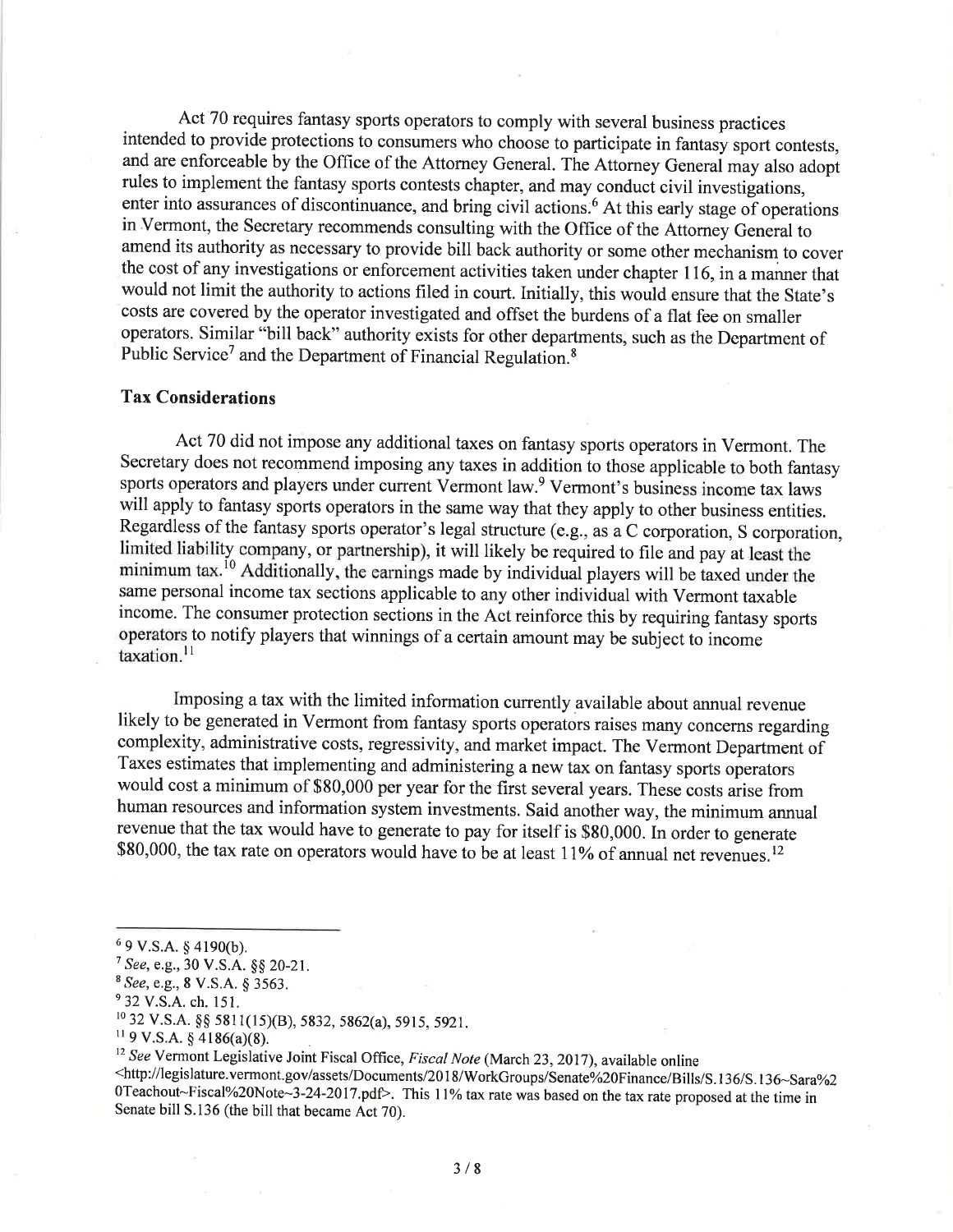Other states have structured their fantasy sports tax as a percentage between 6% and 155% of operators' revenues, occasionally tiered depending on the amount of revenue earned. The base taxed in other states varies from net revenues, adjusted revenues, net-adjusted revenues, or gross revenues from contests within the State. A tax based on net revenue rather than gross revenue is preferential for operators because net revenue represents actual profit. A tax based on gross revenues does not take into account contest winnings paid out to players and reduces the profit operators actually receive.

Another concern is the impact of a tax on an operator's decision to do business in Vermont. The fantasy sports market seems to have a few large operators, and many small operators. Legislative testimony from ihdustry representatives in Vermont and other states has highlighted that atax and a fee are more easily absorbed by large operators, which could give them a competitive edge, and potentially stifle competition from smaller operators. Some states have mitigated the regressive impact of taxes on smaller operators by exempting operators making below a certain threshold of revenue, such as Maine's model that sets the threshold for tax liability at \$100,000 in annual gross revenue. While this may help make a new tax more equitable, this approach again increases complexity for taxpayers, which in tum increases compliance costs. A complex tax structure could have a negative impact on a new market.

#### Conclusion

The registration requirements and annual \$5,000 fee created by Act 70 are sufficient to cover the costs of registering fantasy sports operators. It may be useful to create, as necessary, bill back authority or another mechanism for the Office of the Attorney General to cover its enforcement expenses. There is no need to impose an additional tax, because operators and individual players will be subject to Vermont income tax laws. Moreover, the cost of administering the tax during the first few years would absorb most, if not all, revenues generated according to current information and estimates. As a new industry with potential for growth, it would be worthwhile to revisit the question of whether the cost of regulating the industry is met through the current fees, revenues, and enforcement mechanisms included in Act 70 after the industry has operated in Vermont over a period of years allowing for better information and data regarding Vermont's fantasy sports contest market.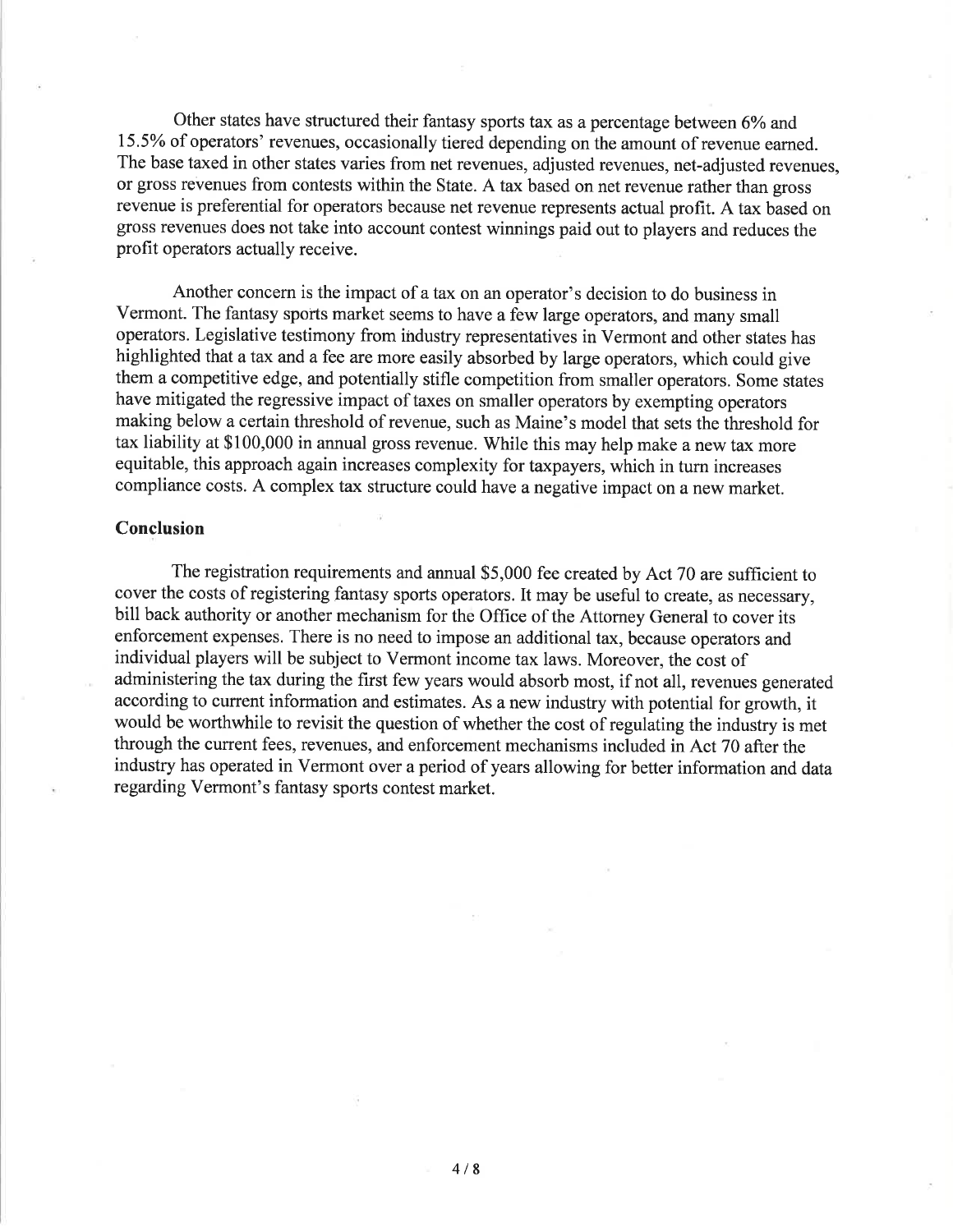# OTHER STATES' TAXES AND FEES ON FANTASY SPORTS

<sup>18</sup> states have taken legislative action to legalize daily fantasy sports.<sup>13</sup> The majority of states regulate operators in some way, with the consumer protection. 13 states impose a tax, a fee, or both, which are compared in the chart below.

| <b>State &amp; Bill</b>           | Tax, Fee, or<br><b>Both</b> | <b>Tax Rate</b> | <b>Tax Base</b>                                  | <b>Flat Fee</b>                                                                                                                                                                                                                                                                                                                                | <b>Revenue</b>                                                | <b>Regulatory</b><br><b>Body</b>                                                          |
|-----------------------------------|-----------------------------|-----------------|--------------------------------------------------|------------------------------------------------------------------------------------------------------------------------------------------------------------------------------------------------------------------------------------------------------------------------------------------------------------------------------------------------|---------------------------------------------------------------|-------------------------------------------------------------------------------------------|
| Arkansas (Act<br>$1075$ of 2017)  | Tax                         | 8%              | Gross paid fantasy<br>sports game<br>revenues    |                                                                                                                                                                                                                                                                                                                                                | Unknown                                                       | Department of<br>Finance and<br>Administration                                            |
| Colorado (HB<br>1404 of 2016)     | Fee                         |                 |                                                  | All operators must<br>register, but only fantasy<br>contest<br>operators with more than<br>7,500 fantasy contest<br>participants in Colorado<br>are required to pay a<br>licensing fee.<br>Fee to be determined by<br>Division of Professions<br>and Occupations (not set<br>in statute or rule. C.R.S.<br>12-15.5.105; C.C.R. 751-<br>$1.$ ). | Projections<br>FY16-17: \$125,<br>7909; FY17-18:<br>\$210,790 | Division of<br>Professions and<br>Occupations,<br>Department of<br>Regulatory<br>Agencies |
| Connecticut (SB-<br>1502 of 2017) | Both tax & fee              | 10.5%           | Gross receipts of<br>fantasy contest<br>operator | Initial registration fee:<br>\$15,000<br>Annual registration<br>renewal fee: \$15,000                                                                                                                                                                                                                                                          | Projection<br>FY19 \$500,000                                  | Commissioner of<br>Consumer<br>Protection                                                 |

<sup>&</sup>lt;sup>13</sup> Ohio's legislature passed HB 132 of 2017, but at the time of writing this report, the bill had not yet been signed by the Governor. The following 18 states have enacted legislation legalizing and regulating fantasy sports: Arkansas, Colorado, Connecticut, Delaware, Indiana, Kansas, Maine, Maryland, Massachusetts, Mississippi, Missouri, New Hampshire, New Jersey, New York, Pennsylvania, Tennessee, Vermont, and Virginia. Out of those states, four did not include fees or taxes: Kansas, Maryland, Massachusettsand New Hampshire. Three other states have not taken legislative action because fantasy sports were determined to already be legal under state law: Nevada (interactive gaming license required for \$500,000 initial application fee, \$250,000 annual renewal fee), Rhode Island, and West Virginia. Although the Massachusetts' Attorney General questioned whether the state's 2012 gambling statute applied to daily fantasy sports, although no clarifying legislation has been enacted.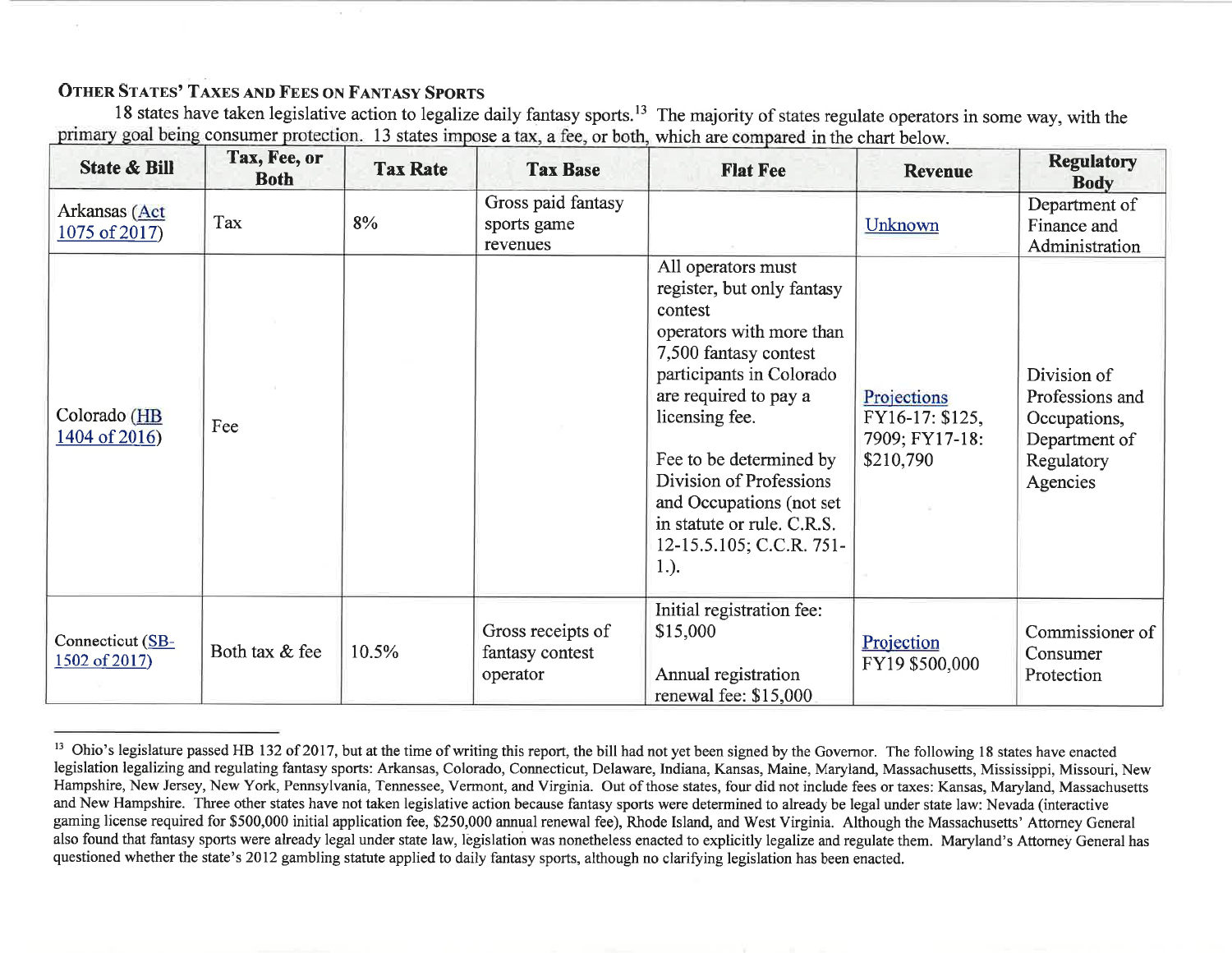| <b>State &amp; Bill</b>              | Tax, Fee, or<br><b>Both</b> | <b>Tax Rate</b> | <b>Tax Base</b>                                                                                      | <b>Flat Fee</b>                                                                                                                                                          | <b>Revenue</b>                                                                                                                                  | <b>Regulatory</b><br><b>Body</b>                                                                                     |
|--------------------------------------|-----------------------------|-----------------|------------------------------------------------------------------------------------------------------|--------------------------------------------------------------------------------------------------------------------------------------------------------------------------|-------------------------------------------------------------------------------------------------------------------------------------------------|----------------------------------------------------------------------------------------------------------------------|
|                                      |                             |                 |                                                                                                      | Fees will be reduced to<br>as not exceed 10% of<br>operator's gross receipts<br>for registration period.                                                                 |                                                                                                                                                 |                                                                                                                      |
| Delaware (H.B.<br>249 of 2017)       | Both tax & fee              | 15.5%           | Net-adjusted<br>revenues                                                                             | \$50,000 annual licensing<br>fee                                                                                                                                         | Projections<br>\$100,000 annually,<br>based only on fees<br>(2 operators)                                                                       | Commission to<br>be designated by<br>Governor (may<br>be current<br>agency or dept)<br>within 30 days<br>of signing. |
| Indiana (Act 339<br>of 2016          | Fee                         |                 |                                                                                                      | \$50,000 one-time<br>1.<br>licensing fee that<br>may be increased up<br>to \$75,000 if division<br>needs to cover<br>operation costs<br>2. \$5,000 annual<br>renewal fee | Projections<br>1. Initial license<br>fee in FY2017:<br>\$250,000<br>\$3.75M<br>2. Renewal fee<br>starting<br>FY2018:<br>$$25,000-$<br>\$250,000 | Indiana Gaming<br>Commission,<br>Paid<br><b>Fantasy Sports</b><br>Division                                           |
| Maine $(SP 449,$<br>LD 1320 of 2017) | Both tax & fee              | 10%             | Gross fantasy<br>contest revenues;<br>only applies to<br>operators with over<br>\$100,000 in revenue | \$2,500 initial and annual<br>renewal licensing fee<br>only for operators with<br>over \$100,000 in<br>revenue during 12<br>months preceding<br>application.             | $$110,000$ annually                                                                                                                             | Department of<br><b>Public Safety</b>                                                                                |
| Mississippi (H.B.<br>967 of 2017)    | Both tax & fee              | 8%              | Net Mississippi<br>revenue<br>Tax is called a fee                                                    | \$5,000 license<br>application fee                                                                                                                                       | No projections<br>conducted by Miss.<br>legislature                                                                                             | Mississippi<br>Gaming<br>Commission                                                                                  |

x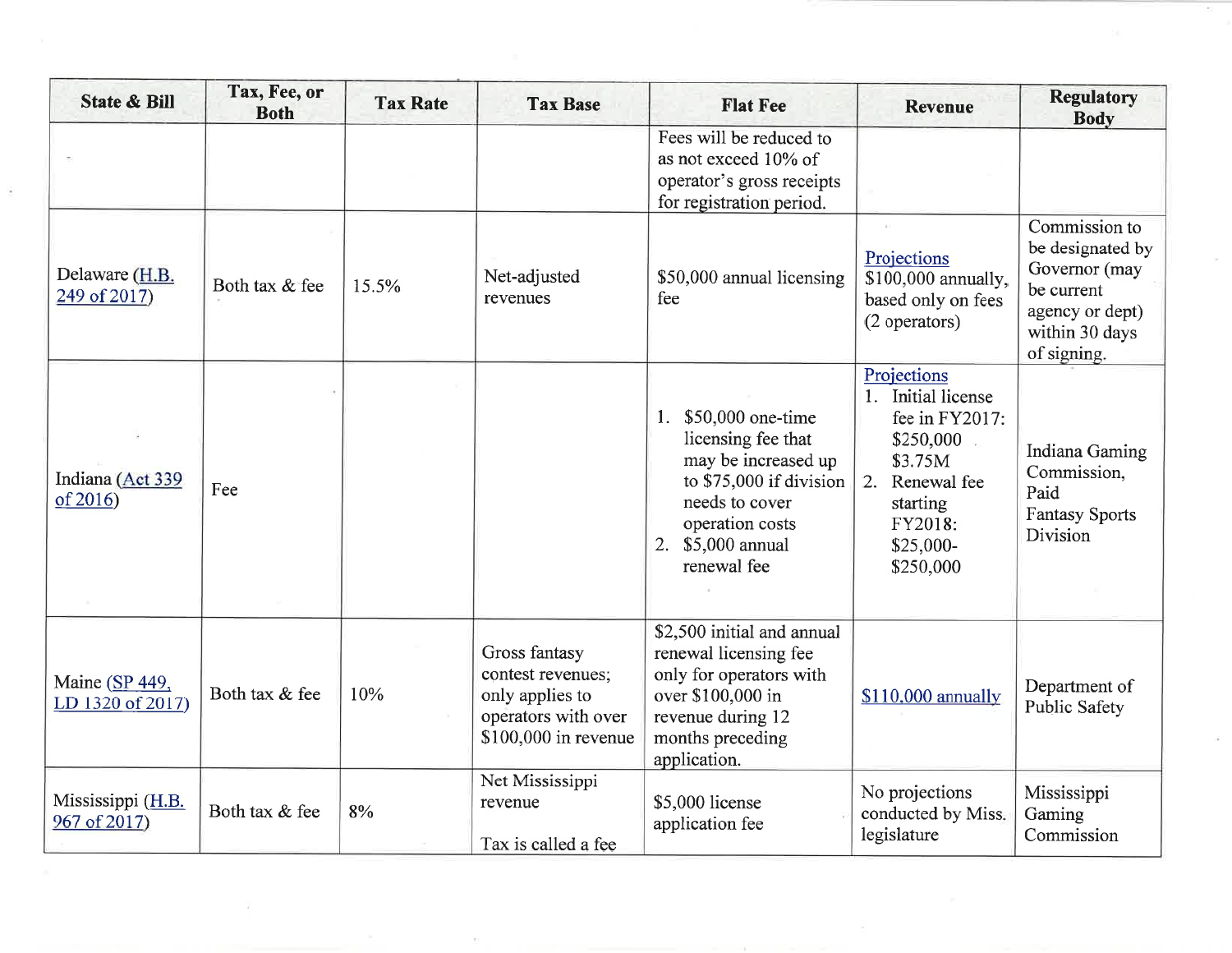| <b>State &amp; Bill</b>                  | Tax, Fee, or<br><b>Both</b> | <b>Tax Rate</b> | <b>Tax Base</b>                                                                                           | <b>Flat Fee</b>                                                                                                                                                                                    | <b>Revenue</b>                                                                                                                  | <b>Regulatory</b><br><b>Body</b>                             |
|------------------------------------------|-----------------------------|-----------------|-----------------------------------------------------------------------------------------------------------|----------------------------------------------------------------------------------------------------------------------------------------------------------------------------------------------------|---------------------------------------------------------------------------------------------------------------------------------|--------------------------------------------------------------|
|                                          |                             |                 | for "privilege of<br>conducting fantasy<br>sports contests in<br>Mississippi"                             |                                                                                                                                                                                                    |                                                                                                                                 |                                                              |
| Missouri (H.B.<br>1941 of 2016)          | Both tax & fee              | 11.5%           | Net revenue from<br>previous calendar<br>year.<br>Tax is called<br>"annual operation<br>fee"              | Annual application<br>1.<br>fee that is lower of:<br>\$10,000 or 10% of<br>net revenue from<br>previous calendar<br>year<br>2.<br>Investigation fee no<br>more than \$50,000                       | Projections<br>\$500,000-<br>\$750,000                                                                                          | Missouri<br>Gaming<br>Commission                             |
| New Jersey (A-<br>3532 of 2017)          | Tax                         | 10.5%           | Fantasy sports gross<br>revenue                                                                           |                                                                                                                                                                                                    | Tax (projected):<br>\$6.6 million                                                                                               | Dept. of Law &<br>Public Safety,<br>Div. Consumer<br>Affairs |
| New York<br>(S.8153/A.10736)<br>of 2016) | Tax                         | $15\% + 0.5\%$  | 15% on interactive<br>fantasy sports gross<br>revenue generated in<br>state<br>0.5% capped at<br>\$50,000 |                                                                                                                                                                                                    | \$4,000,000                                                                                                                     | NY State<br>Gaming<br>Commission                             |
| Pennsylvania (Act<br>$42$ of 2017)       | Both tax & fees             | 15%             | Monthly fantasy<br>contest adjusted<br>revenues (from<br>previous month)                                  | \$50,000 application fee<br>for 5-year license<br>nonrefundable<br>application fee<br>cannot exceed<br>amount necessary to<br>reimburse board for<br>all costs incurred in<br>application process. | Projections<br>First year:<br>\$250,000<br>application fees<br>(\$50,000 initial<br>application fee)<br>Annual tax<br>revenues: | PA Gaming<br><b>Control Board</b>                            |

 $\mathcal{N}_{\rm eff}$